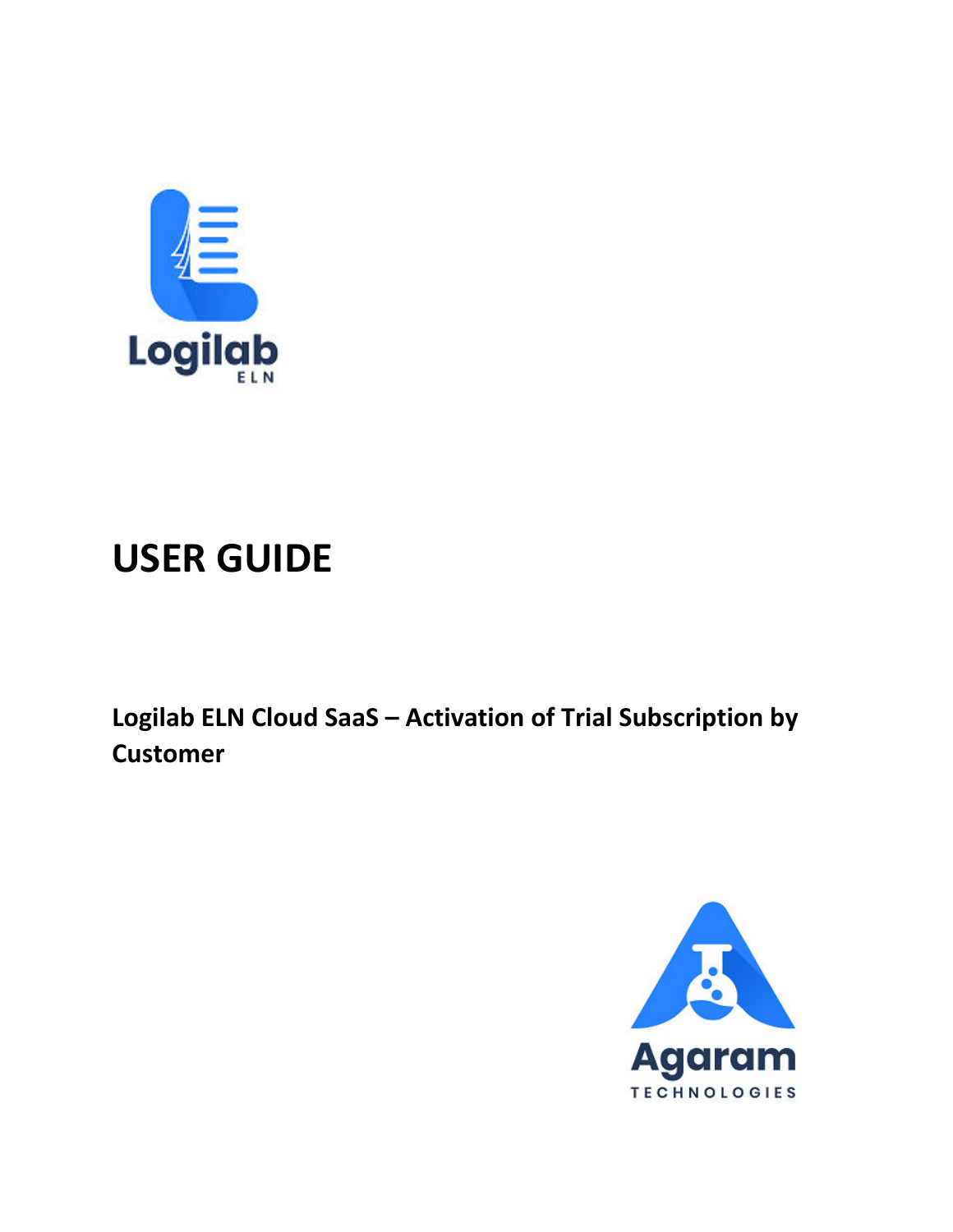

### **CONTENTS**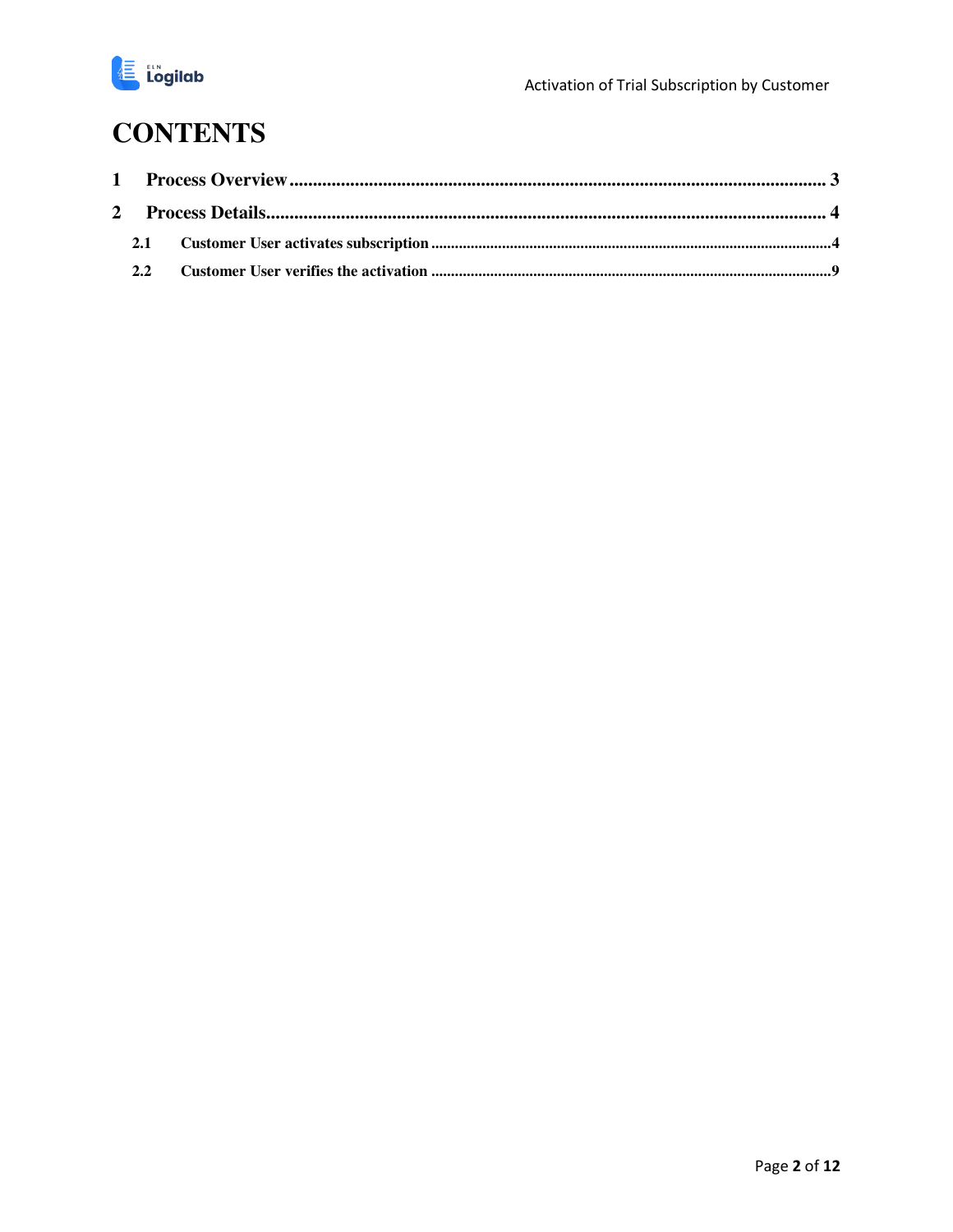

### <span id="page-2-0"></span>**1 Process Overview**

Activating a subscription is applicable only when the user wants to complete the trial before its scheduled end date and to directly convert the trial subscription to 'Live' one.

For example, the trial period is 30 days.

Now the customer wants to end it on 25th day and to switch to Live subscription.

The Customer can choose to activate it from customer portal.

In this case, once the subscription becomes live, invoice will be generated and payment will be due.

The step-by-step tasks in above-mentioned activities are described in detail in the following sections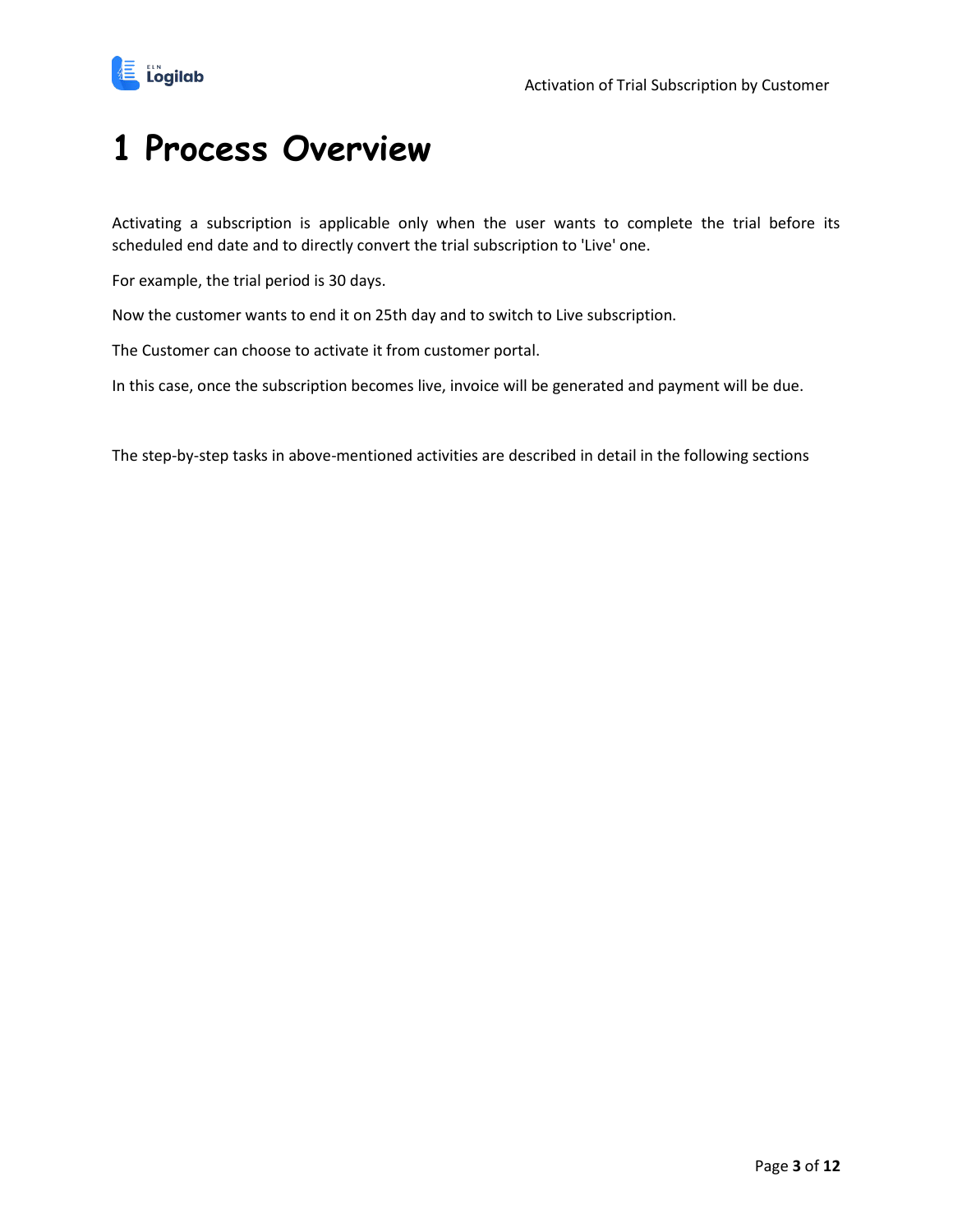

## <span id="page-3-0"></span>**2 Process Details**

#### <span id="page-3-1"></span>**2.1 Customer User activates subscription**

The user needs to login to Zoho Customer Portal by entering the username and password.

Click on 'SIGNIN' button.

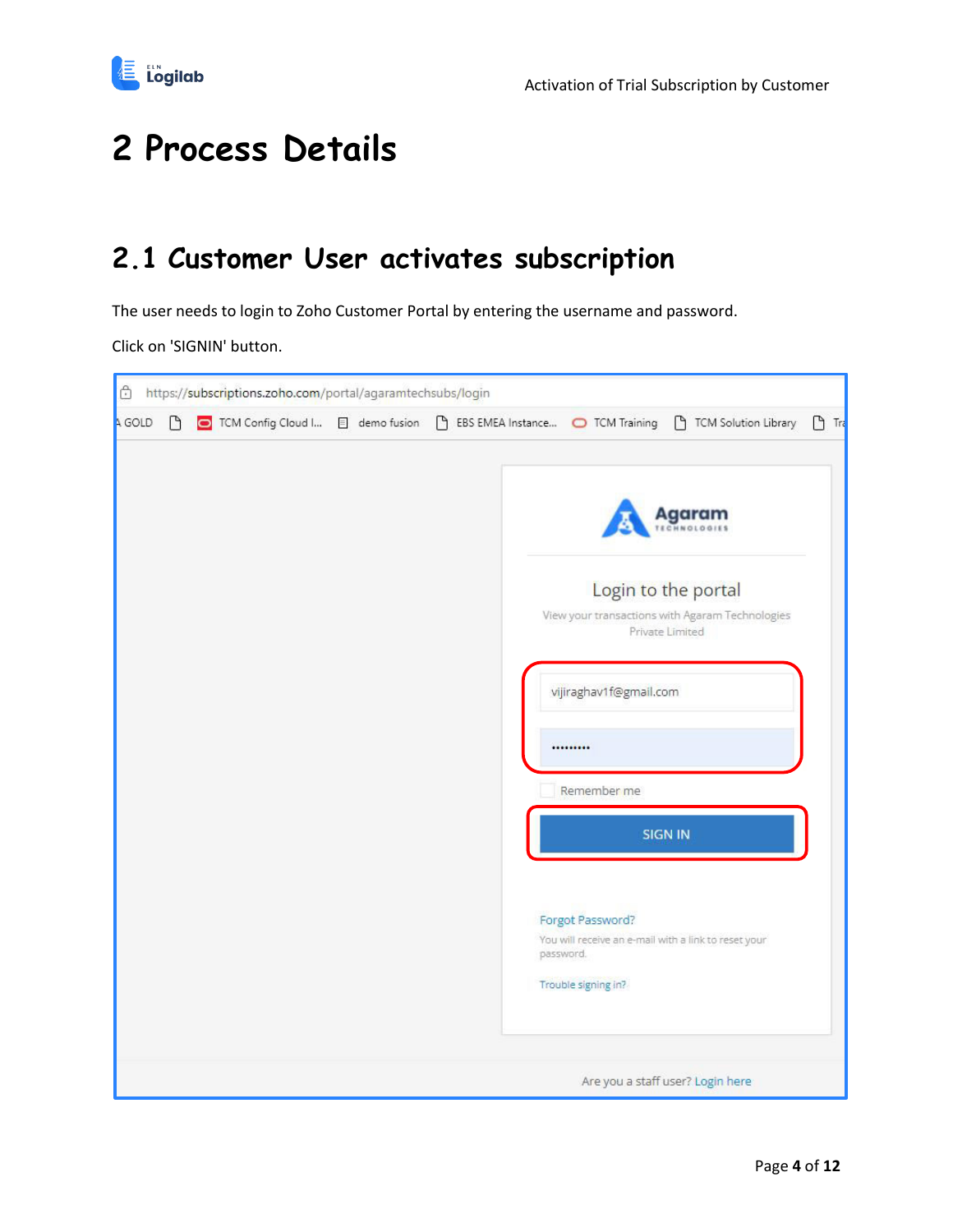

From the Home page of the customer portal, navigate to 'Subscriptions' page.

| Rajkumar Ga<br>vijiraghav1f@gmai                 | Agaram Technologies Customer Portal                                                                                                                                                                                                                                                                                                                                       |
|--------------------------------------------------|---------------------------------------------------------------------------------------------------------------------------------------------------------------------------------------------------------------------------------------------------------------------------------------------------------------------------------------------------------------------------|
| Home<br>A<br>Subscriptions<br><b>Fi</b> Invoices | OUTSTANDING INVOICES<br><b>AVAILABLE CREDITS</b><br><b>Rs.0.00</b><br><b>Rs.0.00</b>                                                                                                                                                                                                                                                                                      |
| <b>S</b> Payments Made<br><b>B</b> Statements    | <b>View More</b><br>My Details                                                                                                                                                                                                                                                                                                                                            |
|                                                  | <b>Newlife Pharma Limited</b><br>Rajkumar Ganesh                                                                                                                                                                                                                                                                                                                          |
| <b>G</b> Change Password                         |                                                                                                                                                                                                                                                                                                                                                                           |
| $\overline{+}$ Log Out                           |                                                                                                                                                                                                                                                                                                                                                                           |
|                                                  | Agaram Technologies Private Limited<br>A Agaram<br>Company ID: U72900TN1995PTC030563<br>Priyan Plaza, 76 Nelson Manickam Road,<br>Agaram Technologies<br>$\circ$<br>Aminjikarai<br>$\oslash$ Review<br>Send Email<br>subscriptions@agaramtech.com<br>$\blacksquare$<br>Chennai Tamil Nadu 600029<br>+91 44 42082005<br>India<br>GSTIN: 33AACCA4304J1Z5<br>PAN: AACCA4304J |

On the subscription page, click on the subscription which needs to be activated.

| Rajkumar Ga<br>vijiraghav1f@gmai | Subscriptions                                                                                                                               |
|----------------------------------|---------------------------------------------------------------------------------------------------------------------------------------------|
| <b>合</b> Home                    |                                                                                                                                             |
| Subscriptions                    | Show: All Subscriptions<br>Sort By: Activation Date .                                                                                       |
| <b>F</b> Invoices                |                                                                                                                                             |
| S Payments Made                  | Logilab ELN Cloud SaaS<br>#SUB-00128<br>Logilab ELN Cloud SaaS - General - Standard with 1 month Trial - Monthly Plan TRIAL<br>Rs.39,825.00 |
| <b>B</b> Statements              | <b>D</b> Activation Date: 29-01-2022<br>Trial Expiry Date: 29-01-2022                                                                       |
| <b>G</b> Change Password         |                                                                                                                                             |
| $\overline{z}$ Log Out           |                                                                                                                                             |
|                                  |                                                                                                                                             |
|                                  |                                                                                                                                             |
|                                  |                                                                                                                                             |

Click on 'Activate Subscription' button.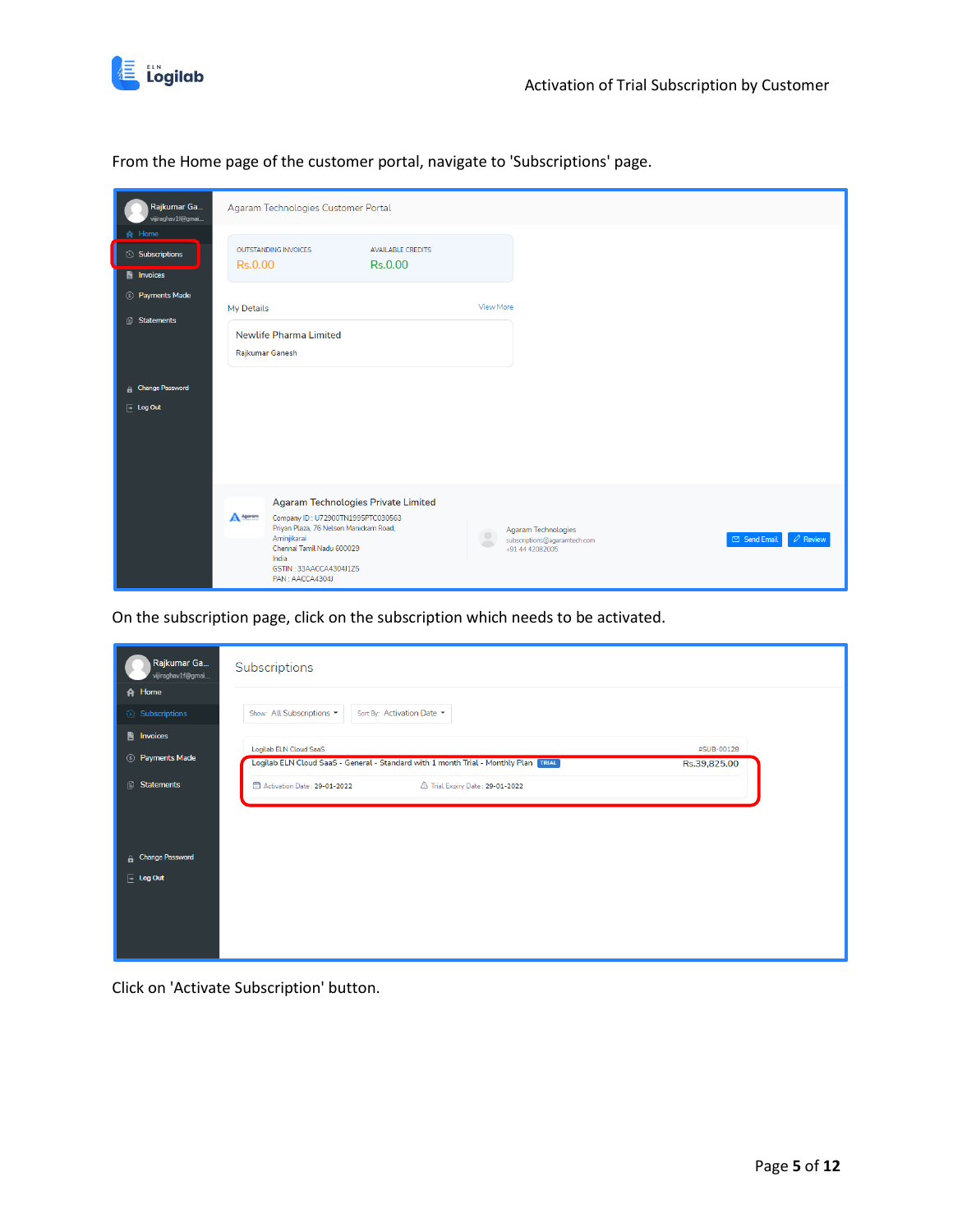

| Rajkumar Ga<br>vijiraghav1f@gmai<br><b>合 Home</b><br>Subscriptions<br><b>Fi</b> Invoices | $\leftarrow$ Back<br>Logilab ELN Cloud SaaS-Logilab ELN Cloud SaaS - General - Standard with 1 month Trial - Monthly<br>Plan [TRIAL]<br>#SUB-00128                                |                                  |                                                              |             | <b>Activate Subscription</b>                | View Invoices                     |
|------------------------------------------------------------------------------------------|-----------------------------------------------------------------------------------------------------------------------------------------------------------------------------------|----------------------------------|--------------------------------------------------------------|-------------|---------------------------------------------|-----------------------------------|
| 5 Payments Made<br><b>B</b> Statements                                                   | $\circ$<br><b>Total Amount</b><br>Rs.39,825.00                                                                                                                                    | Ŵ<br><b>Addons</b><br>$\circ$    | $\overline{\phantom{a}}$<br>Associated Payment Method<br>$-$ |             | ₿<br><b>Trial Expiry Date</b><br>29-01-2022 | △<br>Trial Remaining day(s)<br>30 |
| <b>A</b> Change Password<br>$\overline{\phantom{a}}$ Log Out                             | <b>Billing Details</b><br>Activation Date:<br>29-01-2022<br>Show more $\rightarrow$<br><b>Subscription Details</b>                                                                | Next Billing Date:<br>29-01-2022 | Expiration Date:<br>$-$                                      |             | <b>Billing Frequency:</b><br>1 month(s)     |                                   |
|                                                                                          | Item<br><b>PLAN</b>                                                                                                                                                               | Qty                              | <b>Discount</b>                                              | Rate        | Tax                                         | Amount                            |
|                                                                                          | <b>Logilab ELN Cloud SaaS -</b><br>General - Standard with 1<br>month Trial - Monthly Plan<br>Logilab ELN Cloud SaaS - General -<br>Standard with 1 month Trial -<br>Monthly Plan | 15                               |                                                              | Rs.2,250.00 | IGST18 (18%)                                | Rs.33,750.00                      |

Subscription Preview will be displayed.

Verify the details of the subscription.

Click on 'Activate Subscription' button.

| Rajkumar Ga<br>vijiraghav1f@gmai | Plan)                                  | Subscription Preview (Logilab ELN Cloud SaaS-Logilab ELN Cloud SaaS - General - Standard with 1 month Trial - Monthly |  |
|----------------------------------|----------------------------------------|-----------------------------------------------------------------------------------------------------------------------|--|
| A Home                           | #SUB-00128                             |                                                                                                                       |  |
| Subscriptions                    | $\leftarrow$ Back                      |                                                                                                                       |  |
| 覧<br>Invoices                    | Immediate Subscription Charge          | Rs.39,825.00                                                                                                          |  |
| (s) Payments Made                |                                        | On 30-12-2021                                                                                                         |  |
|                                  | Recurring Subscription Charge          | Rs.39,825.00                                                                                                          |  |
| <b>Statements</b><br>旧           |                                        | On 30-01-2022                                                                                                         |  |
|                                  |                                        | View more details $\rightarrow$                                                                                       |  |
|                                  |                                        |                                                                                                                       |  |
|                                  |                                        |                                                                                                                       |  |
| <b>A</b> Change Password         | <b>Activate Subscription</b><br>Cancel |                                                                                                                       |  |
|                                  |                                        |                                                                                                                       |  |
| $\overline{\phantom{a}}$ Log Out |                                        |                                                                                                                       |  |
|                                  |                                        |                                                                                                                       |  |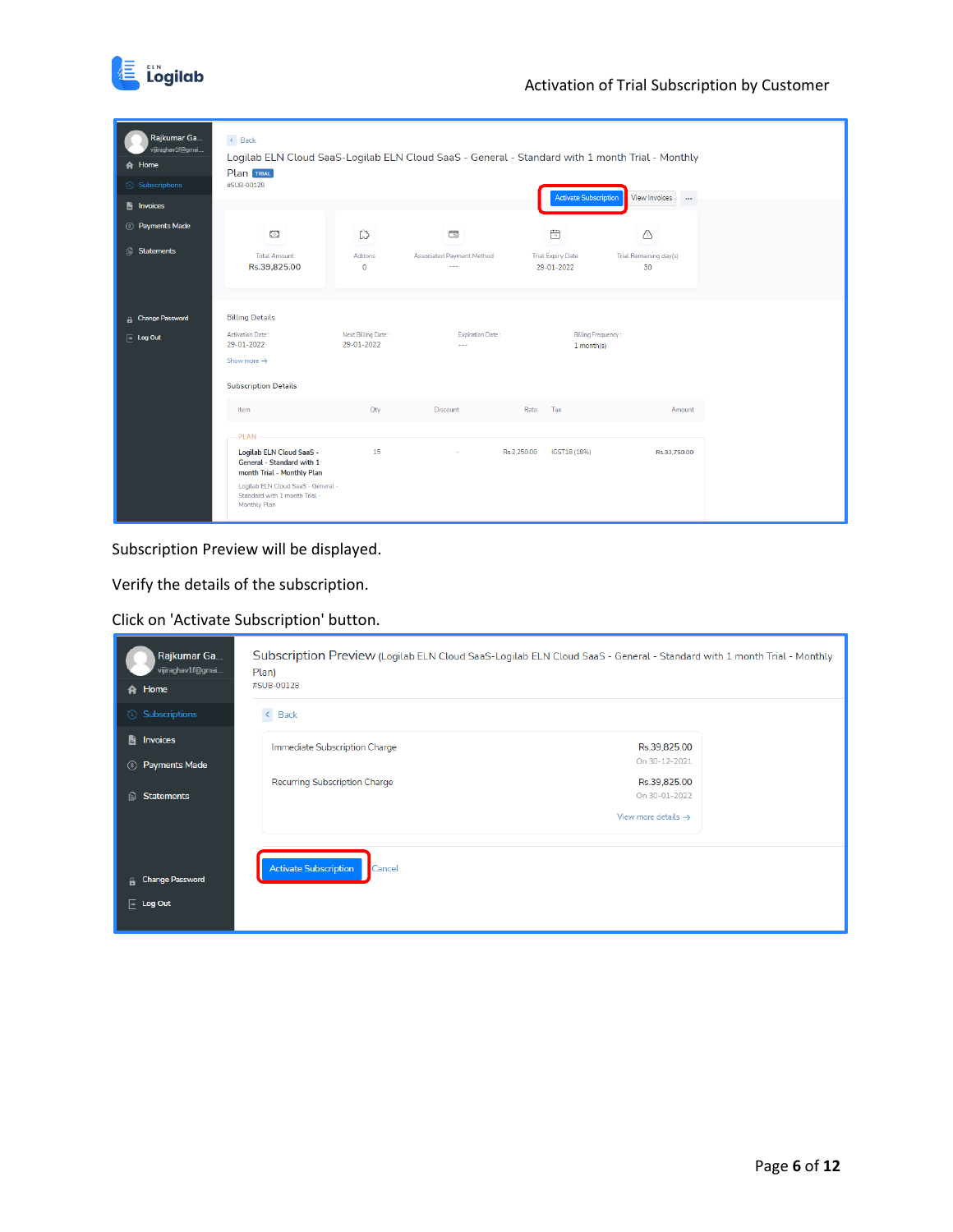

| Rajkumar Ga<br>vijiraghav1f@gmai<br><b>合</b> Home  | Subscription Preview (Logilab ELN Cloud SaaS-Logilab ELN Cloud SaaS - General - Standard with 1 month Trial - Monthly<br>Plan)<br>#SUB-00128 |                                                                  |  |
|----------------------------------------------------|----------------------------------------------------------------------------------------------------------------------------------------------|------------------------------------------------------------------|--|
| Subscriptions                                      | $\leftarrow$ Back                                                                                                                            |                                                                  |  |
| <b>F</b> Invoices<br><b>S</b> Payments Made        | Immediate Subscription Charge                                                                                                                | Rs.39,825.00<br>On 30-12-2021                                    |  |
| 旧<br>Statements                                    | Recurring Subscription Charge                                                                                                                | Rs.39,825.00<br>On 30-01-2022<br>View more details $\rightarrow$ |  |
| <b>A</b> Change Password<br>$\boxed{\div}$ Log Out | Activate Subscription<br>Cancel                                                                                                              |                                                                  |  |

The message "Subscription has been updated successfully" is displayed. Navigate to 'Subscriptions' page to verify the current status.

Now the subscription has been activated from Trial to Live. It can be noticed that the subscription has been activated to 'Live'.

Click on 'Invoices' submenu to check for the invoice generated.

| Rajkumar Ga<br>vijiraghav1f@gmai<br><b>A</b> Home<br><b>3</b> Subscriptions | $\leftarrow$ Back<br>Plar Live<br>#SUB-00128                                                                                                                                                      |                                      |                                                                     | Logilab ELN Cloud SaaS-Logilab ELN Cloud SaaS - General - Standard with 1 month Trial - Monthly | View Invoices<br>$\cdots$                   |
|-----------------------------------------------------------------------------|---------------------------------------------------------------------------------------------------------------------------------------------------------------------------------------------------|--------------------------------------|---------------------------------------------------------------------|-------------------------------------------------------------------------------------------------|---------------------------------------------|
| invoices<br>(s) Payments Made<br><b>Statements</b><br>旧                     | C<br><b>Total Amount</b><br>Rs.39,825.00                                                                                                                                                          | Ŵ<br>Addons<br>$\mathbf{0}$          | $\overline{\phantom{a}}$<br><b>Associated Payment Method</b><br>$-$ | 僓<br><b>Next Billing Date</b><br>30-01-2022                                                     | Q<br><b>Billing Frequency</b><br>1 month(s) |
| <b>A</b> Change Password<br>$\overline{\phantom{a}}$ Log Out                | <b>Billing Details</b><br>Activation Date:<br>30-12-2021<br>Show more $\rightarrow$<br><b>Subscription Details</b>                                                                                | Previous Billing Date:<br>30-12-2021 | <b>Expiration Date:</b><br>$\sim$                                   |                                                                                                 |                                             |
|                                                                             | Item<br><b>PLAN</b><br>Logilab ELN Cloud SaaS -<br>General - Standard with 1<br>month Trial - Monthly Plan<br>Logilab ELN Cloud SaaS - General -<br>Standard with 1 month Trial -<br>Monthly Plan | Qty<br>15                            | <b>Discount</b>                                                     | Tax<br>Rate<br>IGST18 (18%)<br>Rs.2.250.00                                                      | Amount<br>Rs.33.750.00                      |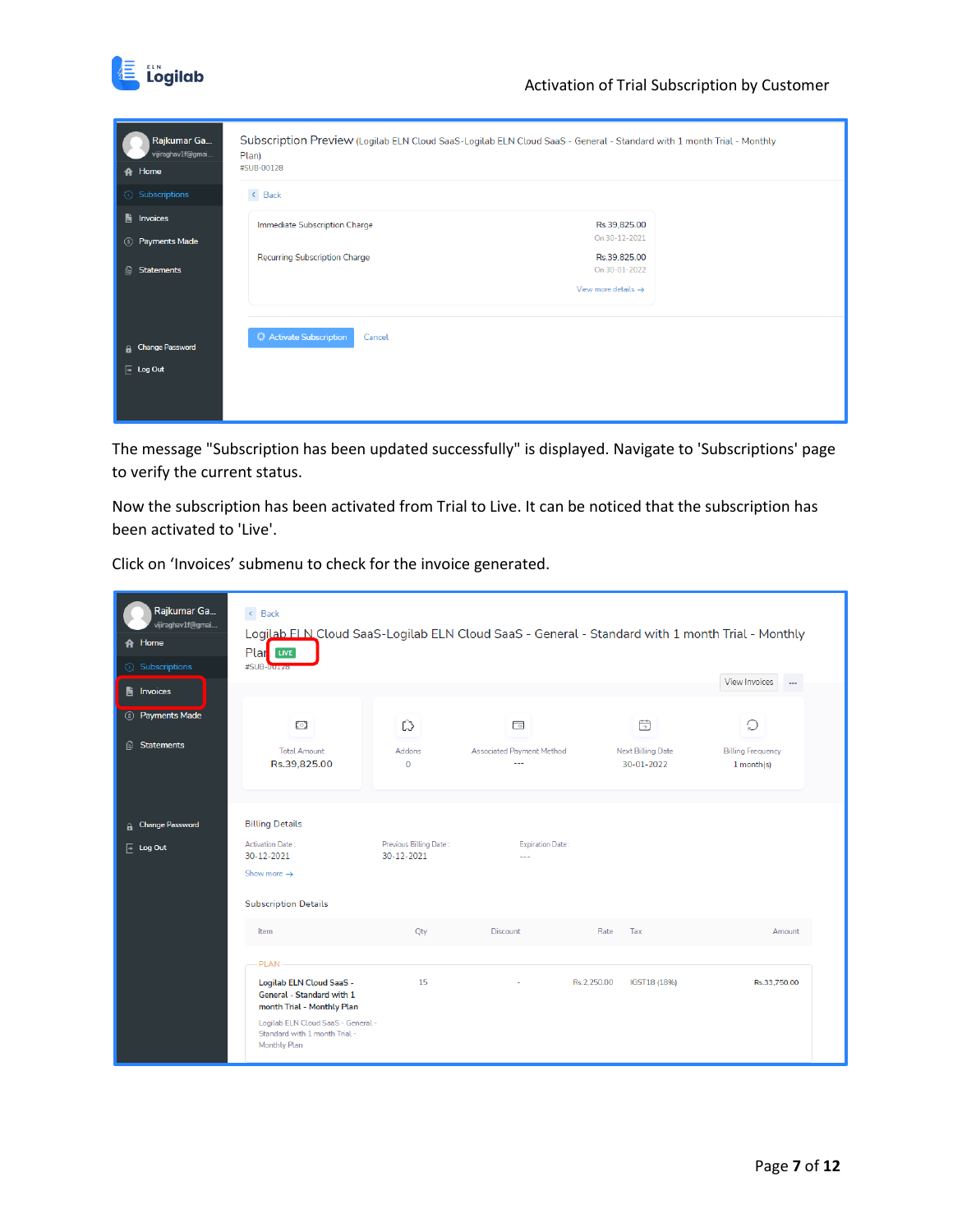

Since the subscription has been activated to 'Live' status, new invoice is generated with the due date as today.

| Rajkumar Ga<br>vijiraghav1f@gmai           | Invoices                |                         |                                                             |                                                                                                                                                                                                                             |                     |                                           |                                      |                   |                                         |                                      |                    |
|--------------------------------------------|-------------------------|-------------------------|-------------------------------------------------------------|-----------------------------------------------------------------------------------------------------------------------------------------------------------------------------------------------------------------------------|---------------------|-------------------------------------------|--------------------------------------|-------------------|-----------------------------------------|--------------------------------------|--------------------|
| A Home<br><b>3</b> Subscriptions           | Show: All Transactions  |                         | Plan: All -                                                 | Sort By: Date +                                                                                                                                                                                                             |                     |                                           |                                      |                   |                                         |                                      |                    |
| <b>h</b> Invoices                          |                         |                         |                                                             |                                                                                                                                                                                                                             |                     |                                           |                                      |                   |                                         |                                      |                    |
| S Payments Made                            | Invoice #<br>INV-000134 |                         | Reference#                                                  |                                                                                                                                                                                                                             | Subscription Ref. # |                                           | Date $\bullet$<br>30-12-2021         |                   |                                         | Total<br>Rs.39,825.00                | Status<br>Due Toda |
| <b>B</b> Statements                        |                         |                         |                                                             |                                                                                                                                                                                                                             |                     |                                           |                                      |                   |                                         |                                      |                    |
| <b>Change Password</b><br>Log Out          |                         |                         |                                                             |                                                                                                                                                                                                                             |                     |                                           |                                      |                   |                                         |                                      |                    |
|                                            |                         |                         |                                                             |                                                                                                                                                                                                                             |                     |                                           |                                      |                   |                                         |                                      |                    |
| Rajkumar Ga<br>vijiraghav1f@gmai           | < Back                  |                         |                                                             |                                                                                                                                                                                                                             |                     |                                           |                                      |                   | Pay Now                                 | 山<br>                                |                    |
| Home<br>A                                  |                         |                         |                                                             |                                                                                                                                                                                                                             |                     |                                           |                                      |                   |                                         |                                      |                    |
| Subscriptions<br>O                         |                         |                         | Enter your comments                                         |                                                                                                                                                                                                                             |                     |                                           |                                      |                   |                                         |                                      |                    |
| Invoices<br>睯                              |                         |                         |                                                             |                                                                                                                                                                                                                             |                     |                                           |                                      |                   |                                         |                                      |                    |
| <b>S</b> Payments Made                     |                         | <b>Add Comment</b>      |                                                             |                                                                                                                                                                                                                             |                     |                                           |                                      |                   |                                         |                                      |                    |
| 阊<br><b>Statements</b>                     |                         |                         |                                                             |                                                                                                                                                                                                                             |                     |                                           |                                      |                   |                                         |                                      |                    |
| <b>Change Password</b><br>a<br>$E$ Log Out |                         |                         | Agaram                                                      | <b>Agaram Technologies Private Limited</b><br>Company ID: U729001N1995PTC030563<br>Priyan Plaza, 76 Nelson Manickam Road,<br>Aminjikarai<br>Chennai Tamil Nadu 600029<br>India<br>GSTIN: 33AACCA4304J1Z5<br>PAN: AACCA4304J |                     |                                           |                                      |                   |                                         | <b>INVOICE</b>                       |                    |
|                                            |                         | Invoice Date            | Invoice Number                                              | : INV-000134<br>$: 30-12-2021$                                                                                                                                                                                              |                     | Online/Offline                            |                                      | : Offline         |                                         |                                      |                    |
|                                            |                         | Terms:<br>Due Date      |                                                             | : Due On Receipt<br>$: 30-12-2021$                                                                                                                                                                                          |                     |                                           |                                      |                   |                                         |                                      |                    |
|                                            |                         | <b>Bill To</b>          |                                                             |                                                                                                                                                                                                                             |                     | Ship To                                   |                                      |                   |                                         |                                      |                    |
|                                            |                         | Bangalore<br>India<br>÷ | <b>Rajkumar Ganesh</b><br>43 New Street<br>5600024 Kamataka |                                                                                                                                                                                                                             |                     | 43 New Street<br>Bangalore<br>India<br>z, | Rajkumar Ganesh<br>5600024 Karnataka |                   |                                         |                                      |                    |
|                                            |                         | ٠                       | Item                                                        |                                                                                                                                                                                                                             | HSN/SAC             |                                           |                                      | <b>Unit Price</b> | IGST                                    | Amount                               |                    |
|                                            |                         | $1$                     | <b>Trial - Monthly Plan</b>                                 | Logilab ELN Cloud SaaS - General - Standard with 1 month                                                                                                                                                                    | 997331              |                                           | Qty<br>15                            | 2,250.00          | 96<br>Amt<br>18%<br>6,075.<br>00        | 33,750.00                            |                    |
|                                            |                         |                         | Total In Words                                              | Indian Rupes Thirty-Nine Thousand Eight Hundred Twenty-Five Only                                                                                                                                                            |                     |                                           |                                      |                   | Sub Total<br>IGST18 (18%)<br>Tata       | 33,750.00<br>6,075.00<br>R-30 825.00 |                    |
|                                            |                         |                         | Thank you for the payment. You just made our day.           |                                                                                                                                                                                                                             |                     |                                           |                                      |                   | <b>Balance Due</b>                      | Rs.39,825.00                         |                    |
|                                            |                         |                         | Payment Options                                             |                                                                                                                                                                                                                             |                     |                                           |                                      |                   | For Agaram Technologies Private Limited |                                      |                    |
|                                            |                         | <b>Bank Name</b>        | Company Bank Details for Offline payent:                    | State Bank of India                                                                                                                                                                                                         |                     |                                           |                                      |                   |                                         |                                      |                    |
|                                            |                         |                         | Account Holder's Name<br><b>Account Number</b>              | Agaram Technologies Private Limited<br>33166124321                                                                                                                                                                          |                     |                                           |                                      |                   | Authorized Signatory                    |                                      |                    |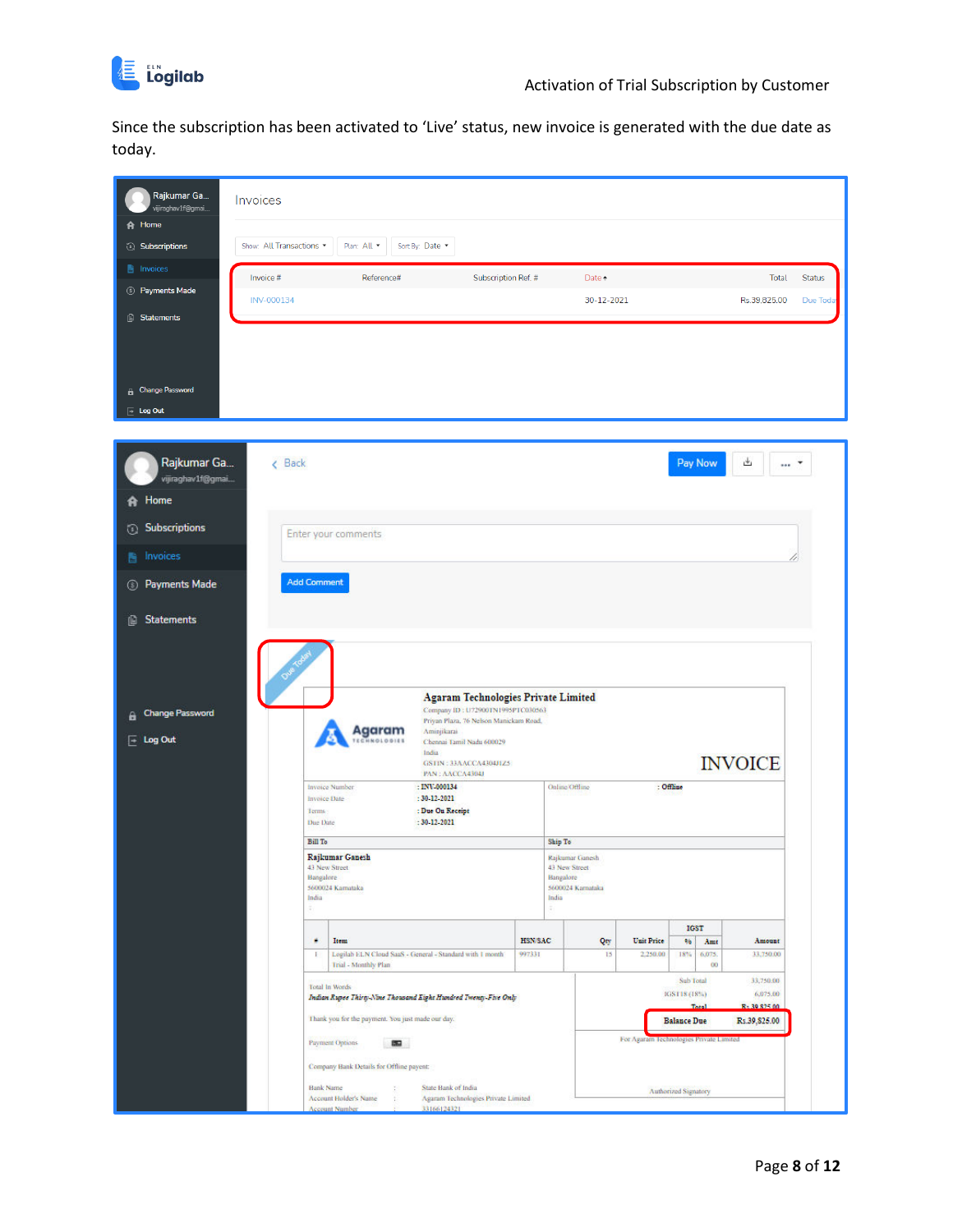

### <span id="page-8-0"></span>**2.2 Customer User verifies the activation**

In order to verify the activation, login to the registered email. Locate for the subscription update email notification.

| Gmail                           |  | Q Search mail              | 荘                                                                                                                                                                                                            | 203                        | $\mathbf{H}$                                                                                                                                                                                        |  |         |  |
|---------------------------------|--|----------------------------|--------------------------------------------------------------------------------------------------------------------------------------------------------------------------------------------------------------|----------------------------|-----------------------------------------------------------------------------------------------------------------------------------------------------------------------------------------------------|--|---------|--|
|                                 |  | $C$ :<br>$-$               | $1 - 9$ of 9 $\leq$                                                                                                                                                                                          |                            |                                                                                                                                                                                                     |  |         |  |
|                                 |  | <b>Agaram Technologies</b> | Inbox Invoice from Agaram Technologies Private Limited (Invoice#: INV-000134) - Dear Rajkumar Ganesh, It was a pleasure doing business with you. You can pay for the invoice from the link below.  @ 2:18 PM |                            |                                                                                                                                                                                                     |  |         |  |
| $\Box$ Inbox<br>$\star$ Starred |  | <b>Agaram Technologies</b> | Inbox Status of your Logilab ELN Cloud SaaS subscription has been changed - Dear Customer. The status of the subscription Logilab ELN Cloud SaaS-Logilab ELN Cloud SaaS - General - Standard wit             |                            | 2:18 PM                                                                                                                                                                                             |  |         |  |
| Snoozed                         |  |                            |                                                                                                                                                                                                              | <b>Agaram Technologies</b> | Inbox Update on your Logilab ELN Cloud SaaS subscription - Dear Customer. Thank you for using Logilab ELN Cloud SaaS. Your subscription details have been updated and are right below for your ref. |  | 2:18 PM |  |

It shows that there is an update of the current subscription.



Locate the email notification which shows the status change.

| Gmail<br>$\equiv$      | Q Search mail              | 荘                                                                                                                                                                                                            | දිම | $\cdots$ |  |
|------------------------|----------------------------|--------------------------------------------------------------------------------------------------------------------------------------------------------------------------------------------------------------|-----|----------|--|
|                        | $C$ :<br>$-$               | $1 - 9$ of 9 $\leftarrow$                                                                                                                                                                                    |     |          |  |
|                        | <b>Agaram Technologies</b> | Inbox Invoice from Agaram Technologies Private Limited (Invoice#: INV-000134) - Dear Rajkumar Ganesh, It was a pleasure doing business with you. You can pay for the invoice from the link below.  @ 2:18 PM |     |          |  |
| Inbox                  | <b>Agaram Technologies</b> | Inbox Status of your Logilab ELN Cloud SaaS subscription has been changed - Dear Customer. The status of the subscription Logilab ELN Cloud SaaS-Logilab ELN Cloud SaaS - General - Standard wit             |     | 2:18 PM  |  |
| $*$ Starred<br>Snoozed | <b>Agaram Technologies</b> | Inbox Update on your Logilab ELN Cloud SaaS subscription - Dear Customer. Thank you for using Logilab ELN Cloud SaaS. Your subscription details have been updated and are right below for your ref           |     | 2:18 PM  |  |

This email notification has the information that the subscription has been activated to 'Live' from 'Trial'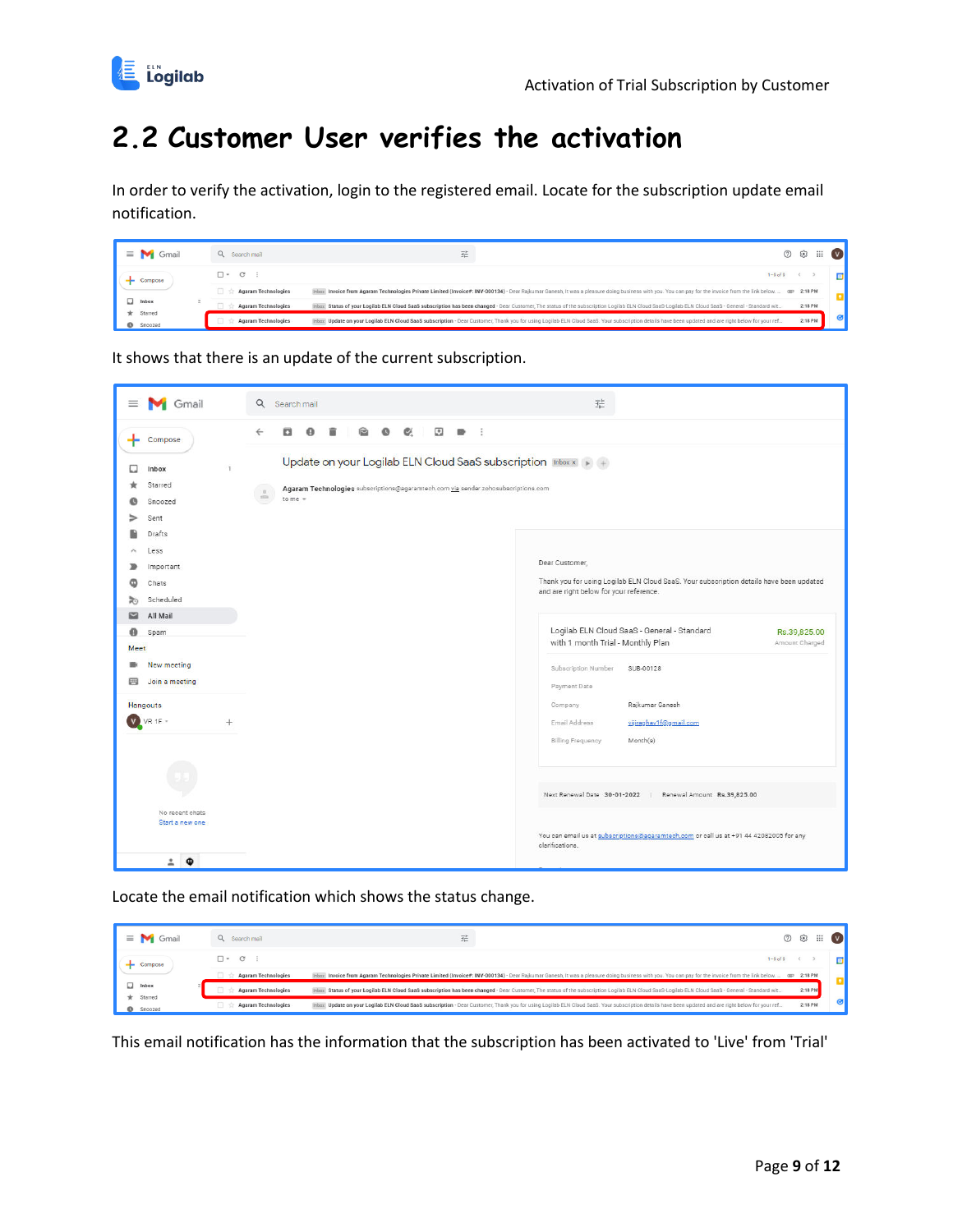

| $\equiv$ | Gmail              | $\alpha$<br>Search mail                                                                                                                                       | 荘 |
|----------|--------------------|---------------------------------------------------------------------------------------------------------------------------------------------------------------|---|
|          | Compose            | 一言<br>$\bullet$<br>←<br>ы                                                                                                                                     |   |
|          | Inbox              | Status of your Logilab ELN Cloud SaaS subscription has been changed Inbox x > +                                                                               |   |
|          | Starred<br>Snoozed | Agaram Technologies subscriptions@agaramtech.com via sender.zohosubscriptions.com                                                                             |   |
|          |                    | $\frac{0}{2}$<br>to me $-$                                                                                                                                    |   |
|          | Sent               | Dear Customer.                                                                                                                                                |   |
|          | <b>Drafts</b>      |                                                                                                                                                               |   |
| ×        | Less               | The status of the subscription Logilab ELN Cloud SaaS-Logilab ELN Cloud SaaS - General - Standard with 1 month Trial - Monthly Plan has been changed to live. |   |
|          | Important          | You can email us at subscriptions@agaramtech.com or call us at +91 44 42082005 for any clarifications.                                                        |   |
| ග        | Chats              |                                                                                                                                                               |   |
| ৯        | Scheduled          | Regards,                                                                                                                                                      |   |
|          | All Mail           | Logilab ELN Cloud SaaS Team                                                                                                                                   |   |
| and the  | $C_{\text{max}}$   |                                                                                                                                                               |   |

Navigate back to Inbox. Since the subscription has been activated to Live, invoice has been generated and notification email has been sent

| $\equiv$<br>Gmail               | Q Search mail                             |                                                                                                                                                                                                      | શ્ર્    | ₩ |  |
|---------------------------------|-------------------------------------------|------------------------------------------------------------------------------------------------------------------------------------------------------------------------------------------------------|---------|---|--|
| Compose                         | $\mathcal{C}$<br>$\overline{\phantom{a}}$ | $1 - 9$ of 9                                                                                                                                                                                         |         |   |  |
|                                 | <b>Agaram Technologies</b>                | Inbox Invoice from Agaram Technologies Private Limited (Invoice#: INV-000134) - Dear Rajkumar Ganesh, It was a pleasure doing business with you. You can pay for the invoice from the link below.  @ | 2:18 PM |   |  |
| $\Box$ Inbox<br>$\star$ Starred | <b>Agaram Technologies</b>                | Inbox Status of your Logilab ELN Cloud SaaS subscription has been changed - Dear Customer. The status of the subscription Logilab ELN Cloud SaaS-Logilab ELN Cloud SaaS - General - Standard wit     | 2:18 PM |   |  |
| Snoozed                         | <b>Agaram Technologies</b>                | Inbox Update on your Logilab ELN Cloud SaaS subscription - Dear Customer. Thank you for using Logilab ELN Cloud SaaS. Your subscription details have been updated and are right below for your ref   | 2:18 PM |   |  |

From the invoice notification email, click on the button to download the Invoice report.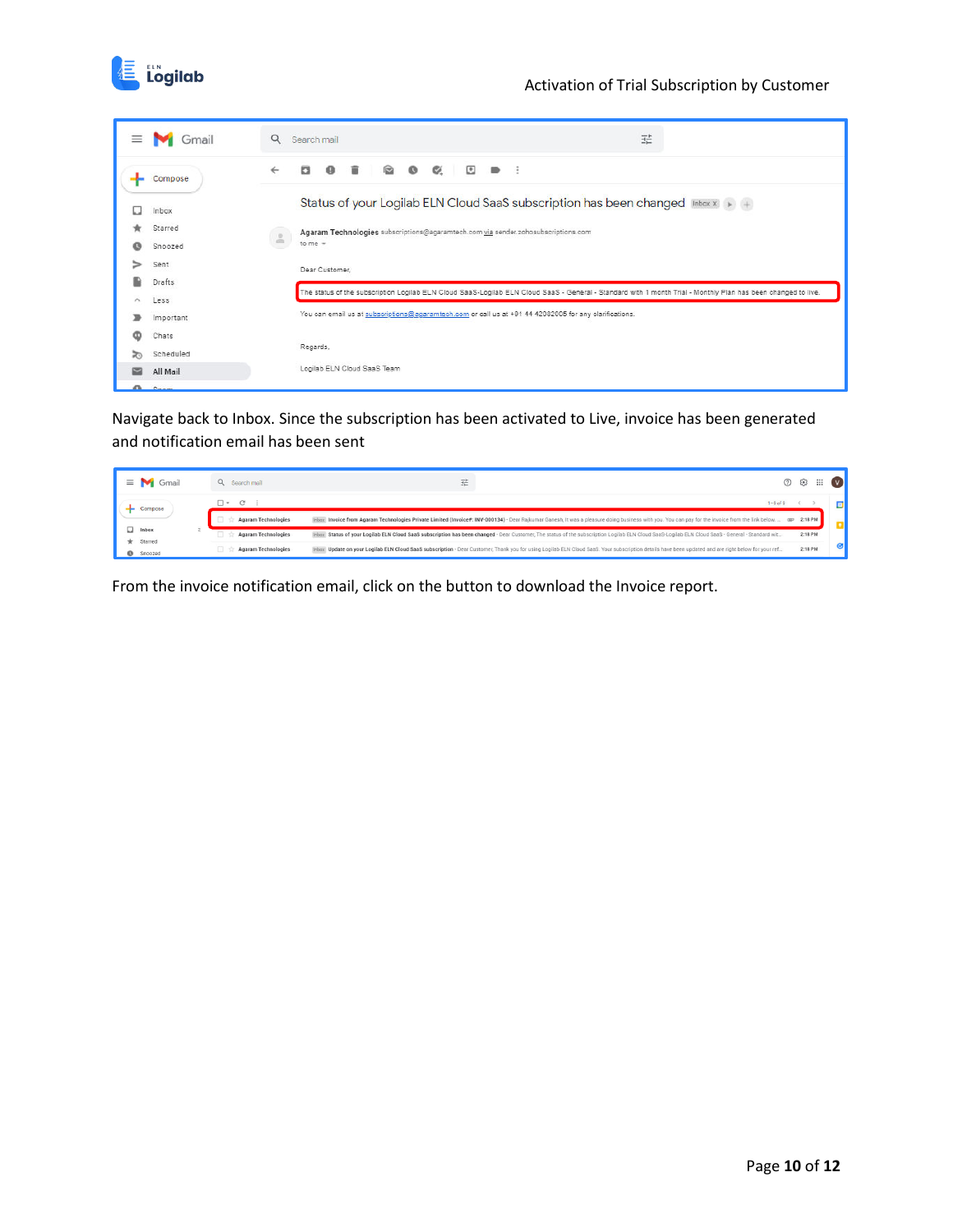



Open the invoice and verify the details.